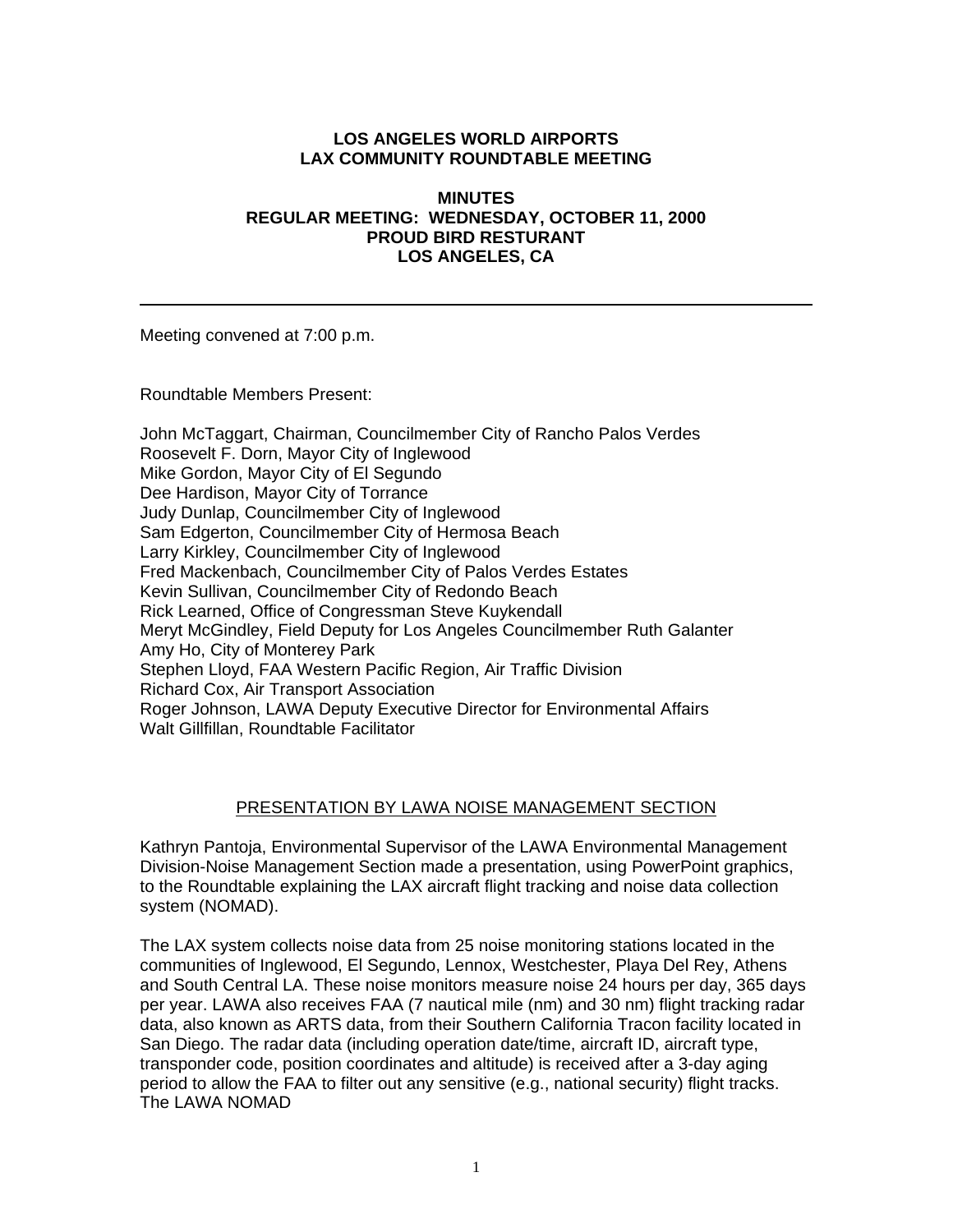LAX Community Roundtable October 11, 2000 Regular Meeting **Minutes** 

system then matches the noise data with the radar data, which enables LAWA Noise Management personnel to determine which aircraft made which noise. The correlated data is then exported to an Oracle database for storage, analysis and report generation. Due to system limitations, LAWA can only store 6 months of 7 nm data and 3 months of 30 nm on-line. Any data older than this is archived and stored off-site.

LAWA uses the 7 nm data correlated with the noise data to determine the airport's 65, 70 and 75 dB CNEL noise contours. In addition, the 7 nm data is used to investigate noise complaints, analyze operations at LAX including runway usage, airline usage statistics and deviations from standard flight procedures such as early turn violations. The 30 nm flight track data is used to analyze in-flight procedures such as the loop departure and aircraft operations over various areas including the Palos Verdes Peninsula, the beach cities and Monterey Park. The NOMAD system has a number of geographical radar "gates" to assist Noise Management Section staff in the performance of these in-flight procedures analysis. These gates are created by Noise Management Section staff and are at fixed geographical locations and can be added or removed.

Ms. Pantoja then responded to questions from members of the Roundtable:

Mr. Denny Schneider asked if LAWA is getting all of the flight tracks related to the airspace or just those operating at LAX. Ms. Pantoja responded that LAWA receives other operations as well and that they are classified as overflights. In addition, the system does not "see" general aviation traffic operating under visual flight rules (VFR) that use transponder code (squawk) "1200."

Ms. Meryt McGindley asked if LAWA has ever done an analysis comparing Playa Del Rey with El Segundo in terms of similar aircraft altitudes and noise levels. We don't treat them as the same issue. I just want to make sure they are Ms. Pantoja replied that in terms of noise levels, she did not have the information to say for sure. In terms of early turns, there will be more early turns over the south boundary than with the north side due to the layout of LAX.

Councilmember Judy Dunlap inquired into the size of a NOMAD report showing flight tracks and noise data for a given period of time. She stated that Inglewood residents are always calling the LAWA noise hotline with lots of concerns. She would like for residents of Inglewood to contact the LAWA Noise Management Section directly and request a printout with respect to the area that they live, and receive those printouts prior to or at the next Roundtable meeting. Ms. Pantoja responded that it can be done but the system limits the reports to 4000 records, and that they are printed out on standard letter size paper. Mr. Roger Johnson interjected that LAWA is willing to do this to a certain extent, but we can't have 1200 to 2000 people calling the Noise Office requesting data since it would quickly overwhelm the staff and they wouldn't be able to do their regular jobs. Mr. Johnson stated he would like for the Roundtable to reach a consensus on what data they would like and LAWA will be happy to provide the printouts.

Councilmember Fred Mackenbach requested clarification of the NOMAD analysis gates, and inquired into the number of gates around the Palos Verdes peninsula. He also inquired as to the length of time LAWA has been receiving ARTS radar data and to the availability of noise monitoring data on the Palos Verdes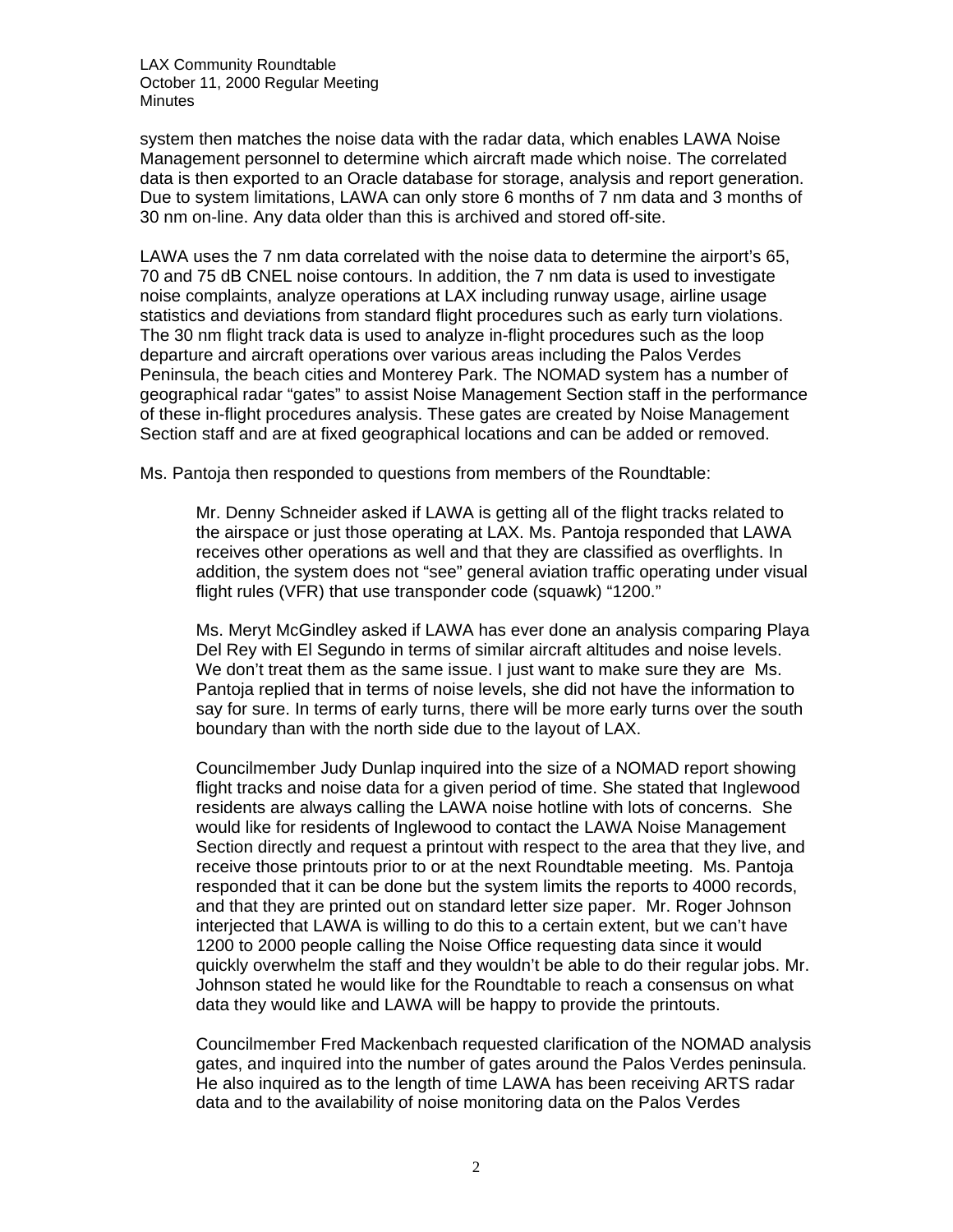peninsula. Ms. Pantoja replied that there are geographically fixed gates set up around the peninsula, along the coastline and around the different South Bay cities. LAWA has been receiving ARTS data since about 1990 but the ability to display the data with the NOMAD system did not happen until about 1995 or 96. As for the noise monitoring, there are no noise monitoring sites on the peninsula so there is no data available.

Mayor Roosevelt Dorn stated that the City of Inglewood is interested in tracking those airplanes, including altitude and single event noise levels, that are coming in between the hours of 12:00 midnight and 6:00 a.m., for the month of October. He requested the data be sent to him before the November Roundtable meeting.

Councilmember Sam Edgerton requested ARTS tracking data of LAX departures flying over Hermosa Beach for the first 11 days in October, on a day-by-day basis, including altitude.

Councilmember Kevin Sullivan inquired if the flight track data is available on a website. The reply from Roger Johnson was that it currently is not available in that format. Mr. Sullivan then asked if it is possible to identify an airplane that flew right over Redondo Beach City Hall as the City Council meeting was ending. Ms. Pantoja replied that is what Noise Management does when investigating complaints for the LAX Airport Noise Complaint Response Office (ANCRO).

Mr. Rick Learned inquired into the flexibility in setting the parameters of the radar tracking gates in the NOMAD system, and if it is possible to designate half a dozen or a dozen gates in order to analyze the data over a longer period of time and to store that data offline. It is possible that there may be critical data concerning flights that seem to be affecting everyone's quality of life.

Mayor Mike Gordon stated his concern over "gateway" errors. Specifically when residents of El Segundo call in a flight they have seen with their own eyes over the city and are told that, based upon gateway data information, it didn't fly over El Segundo. Ms. Pantoja stated the system is as accurate as the FAA's flight track data.

Mr. Stephen Lloyd was asked about the FAA's storage of flight track data and if they store data for a longer period of time than LAWA. He stated that due to the huge number of flights they couldn't. Under special circumstances, some data is being stored in Washington for several procedural projects.

Ms. Amy Ho stated that the City of Monterey Park requested from LAWA a large amount of raw flight data, which was provided. They are still trying to figure out what that data means. Ms. Ho believes that a data evaluation system that all jurisdictions can use to perform their analysis is needed.

## PUBLIC COMMENT

Comments were offered by several members of the public in attendance at the meeting.